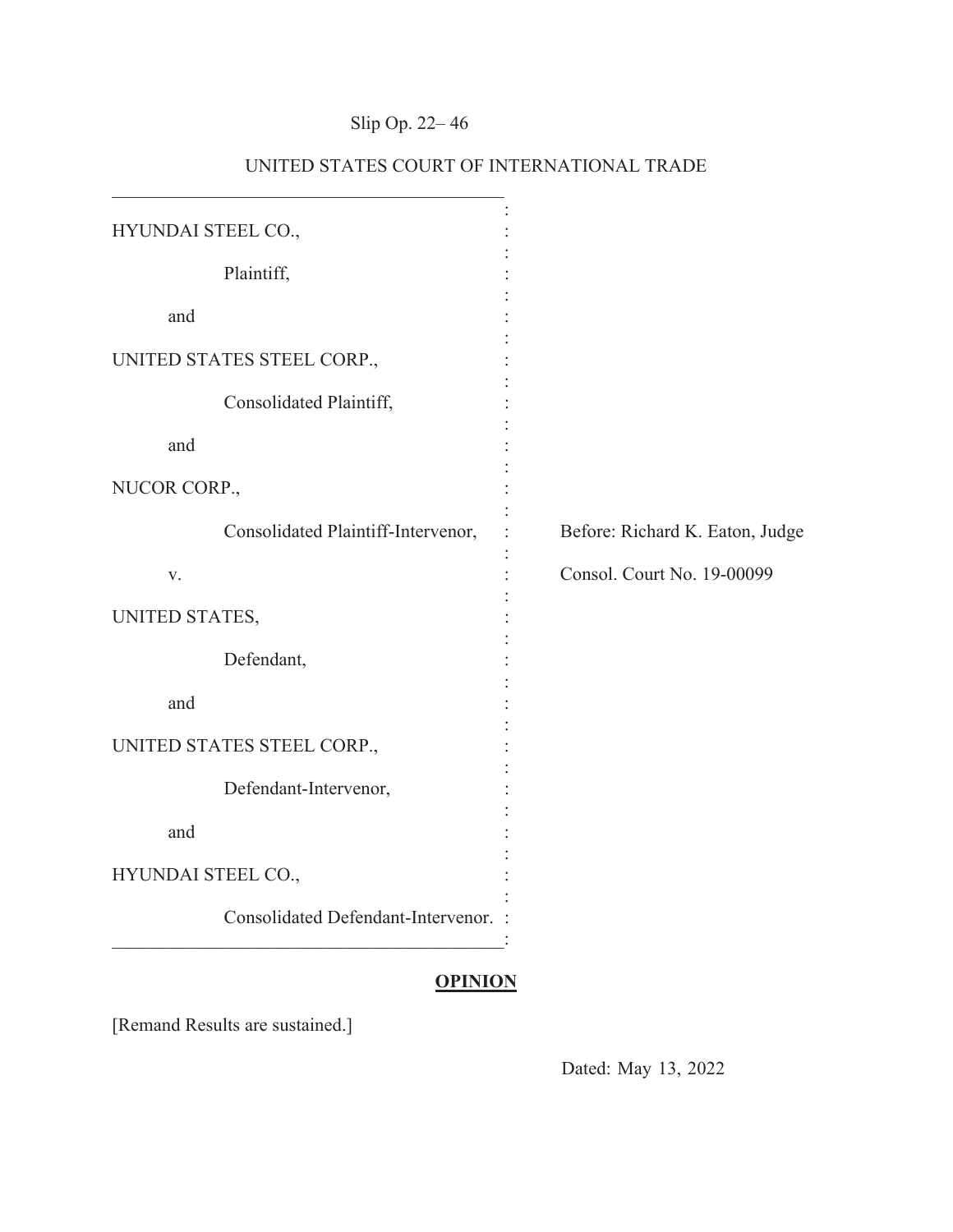*J. David Park*, Arnold & Porter Kaye Scholer LLP, of Washington, D.C., for Plaintiff and Consolidated Defendant-Intervenor Hyundai Steel Co. With him on the brief were *Henry D. Almond*, *Daniel R. Wilson*, and *Henry B. Morris*.

*Kelly A. Krystyniak*, Attorney, Commercial Litigation Branch, Civil Division, U.S. Department of Justice, of Washington, D.C., for Defendant the United States. With her on the brief were *Brian M. Boynton*, Acting Assistant Attorney General, *Jeanne E. Davidson*, Director, and *Claudia Burke*, Assistant Director. Of counsel on the brief was *Brendan S. Saslow*, Attorney, Office of the Chief Counsel for Trade Enforcement and Compliance, U.S. Department of Commerce, of Washington, D.C.

*Thomas M. Beline* and *Sarah E. Shulman*, Cassidy Levy Kent (USA) LLP, of Washington, D.C., for Consolidated Plaintiff and Defendant-Intervenor United States Steel Corp. With them on the brief were *Jack A. Levy* and *Chase J. Dunn*.

Eaton, Judge: Before the court is the remand redetermination of the U.S. Department of Commerce ("Commerce" or the "Department") pursuant to the court's order in *Hyundai Steel Company v. United States*, 45 CIT \_\_, 518 F. Supp. 3d 1309 (2021) ("*Hyundai I*"). *See* Final Results of Redetermination Pursuant to Court Remand (Sept. 24, 2021), PRR 20, CRR 141 ("Remand Results").

Plaintiff and Consolidated Defendant-Intervenor Hyundai Steel Company ("Hyundai" or "Hyundai Steel") and Consolidated Plaintiff and Defendant-Intervenor United States Steel Corporation ("U.S. Steel") have each filed comments on the Remand Results, and the United States ("Defendant") has filed responsive comments on behalf of Commerce. *See* Hyundai's Cmts., ECF No. 64; Hyundai's Reply, ECF No. 66; U.S. Steel's Cmts., ECF No. 65; Def.'s Resp. Cmts., ECF No. 68.

In their respective comments, Hyundai Steel and Defendant ask the court to sustain the Remand Results as supported by substantial evidence and otherwise in accordance with law. For

<sup>1</sup> "PRR" and "CRR" mean, respectively, the public remand record and the confidential remand record. "PR" refers to the public record of the final results.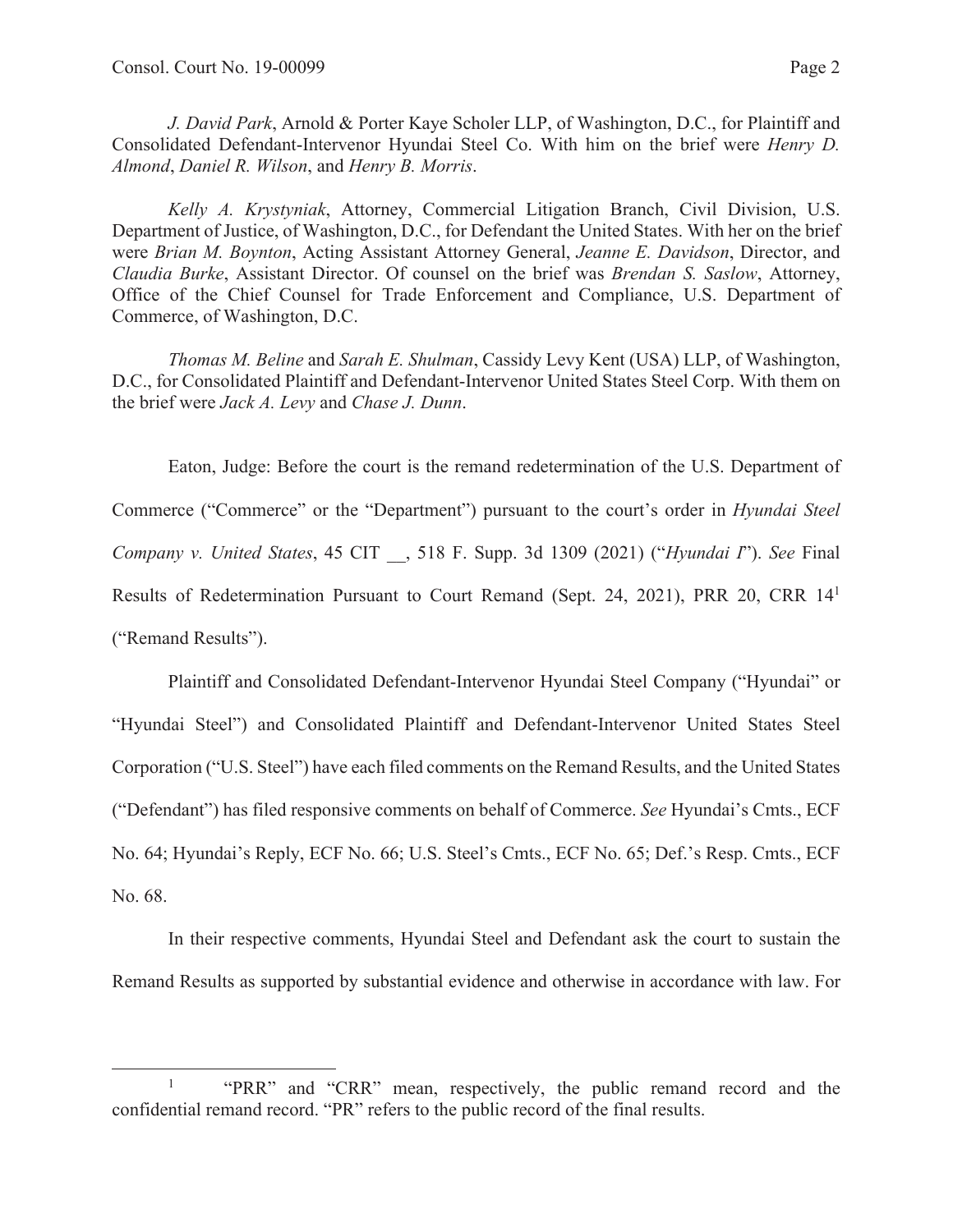its part, U.S. Steel seeks another remand with respect to Commerce's finding that it no longer needed to rely on facts otherwise available, or adverse inferences, under 19 U.S.C. § 1677e(a) and  $(b)$ .

Because Commerce has complied with the court's orders in *Hyundai I*, and its findings on remand are supported by substantial evidence on the record, and otherwise in accordance with law, the court sustains the Remand Results. *See* 19 U.S.C. § 1516a(b)(1)(B)(i) (2018).

#### **DISCUSSION**

In *Hyundai I*, familiarity with which is presumed, the court reviewed the final results of Commerce's first administrative review of the antidumping duty order on cold-rolled steel flat products from the Republic of Korea. *See Certain Cold Rolled Steel Flat Prods. From the Republic of Korea*, 84 Fed. Reg. 24,083 (Dep't Commerce May 24, 2019) and accompanying Issues and Decision Mem. (May 17, 2019), PR 202.

The court found that Commerce's use of facts available, under 19 U.S.C. § 1677 $e(a)^2$  based on Hyundai's claimed "withholding" of requested information, could not be sustained because Commerce had failed to comply with its obligation, under 19 U.S.C. § 1677m(d),<sup>3</sup> to notify

If [Commerce] . . . determines that a response to a request for information under this subtitle does not comply with the request, [Commerce] . . . shall promptly inform the person submitting the response of the nature of the deficiency and shall, to the extent practicable, provide that person with an opportunity to remedy or explain the deficiency in light of the time limits established for the completion of

<sup>2</sup> "If . . . an interested party or any other person . . . withholds information that has been requested by [Commerce]," Commerce "shall, *subject to section 1677m(d) of this title*, use the facts otherwise available in reaching the applicable determination under this subtitle." 19 U.S.C. § 1677e(a) (emphasis added).

<sup>3</sup> Subsection 1677m(d) provides: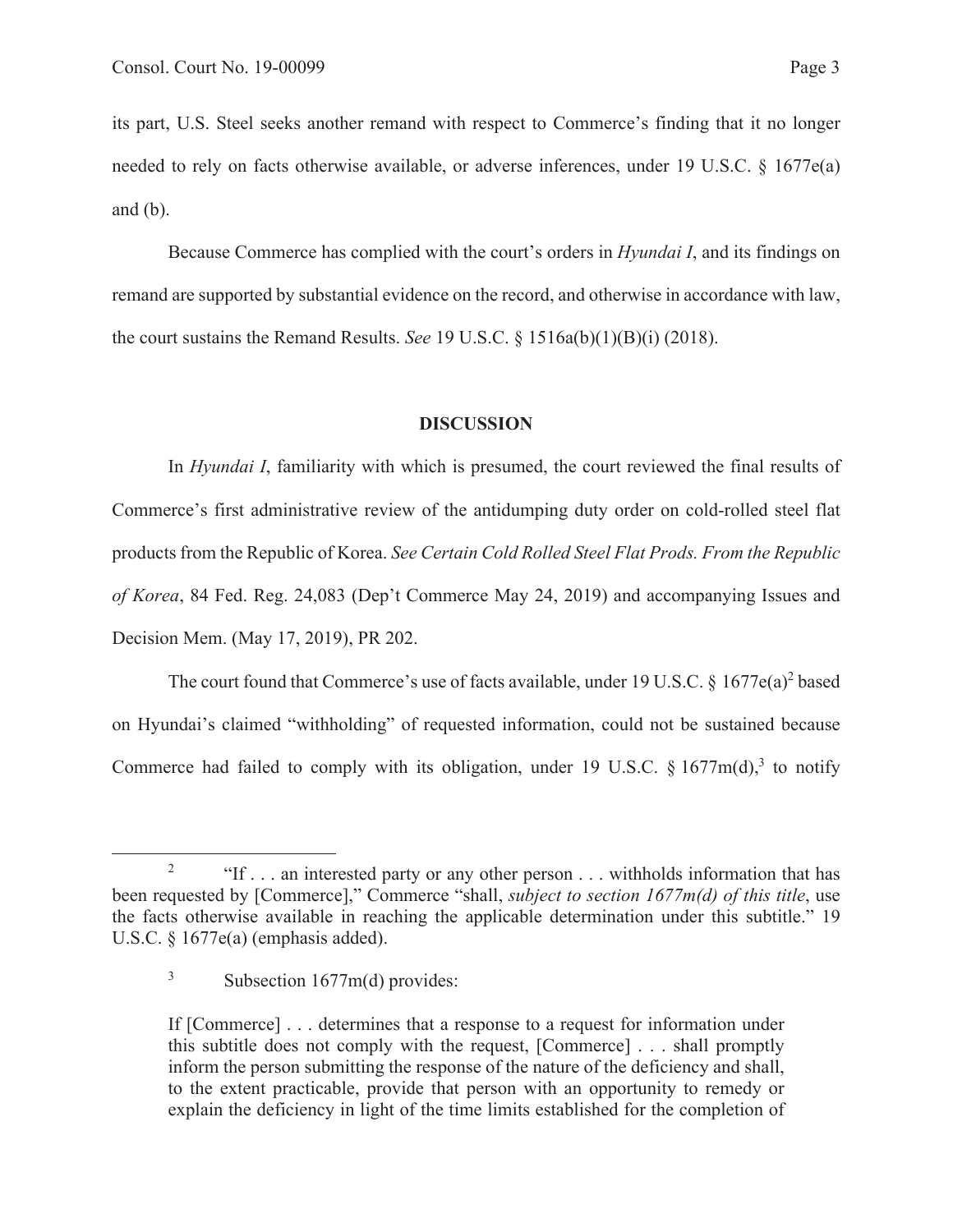Hyundai of the nature of the alleged deficiencies in the company's questionnaire responses and provide it with an opportunity to remediate. Thus, the court directed Commerce, on remand, to "(1) identify with specificity the control numbers and individual U.S. sales with respect to which it found a deficiency in Hyundai's reported specification data (PRODCOD2U/H and SPECGRADEU/H), (2) clearly describe the nature of each deficiency, and (3) provide Hyundai an opportunity to remediate it." *Hyundai I*, 45 CIT at  $\,$ , 518 F. Supp. 3d at 1333. The court further directed Commerce to "reconsider whether the use of facts otherwise available is warranted with respect to any of Hyundai's sales, and adequately explain and support its remand redetermination with substantial evidence." *Id.* at  $\phantom{0}$ , 518 F. Supp. 3d at 1333. If, on remand, Commerce continued to find that the use of facts available was warranted, and if it made the "additional, distinct finding that the application of an adverse inference is warranted because Hyundai failed to cooperate 'to the best of its ability,' under 19 U.S.C. § 1677e(b), then [Commerce was directed to] support this finding with substantial evidence."4 *Id.* at \_\_, 518 F. Supp. 3d at 1333.

- (1) [Commerce] . . . finds that such response is not satisfactory, or
- (2) such response is not submitted within the applicable time limits,

then [Commerce] . . . may, subject to subsection (e), disregard all or part of the original and subsequent responses.

19 U.S.C. § 1677m(d).

investigations or reviews under this subtitle. If that person submits further information in response to such deficiency and either—

<sup>4</sup> In addition to remanding Commerce's facts available finding, the court found unlawful Commerce's assignment of the all-others rate to Company A, Hyundai's affiliated freight company, and directed Commerce to "rescind its assignment of the all-others rate to Company A." *Hyundai I*, 45 CIT at  $\phantom{0}$ , 518 F. Supp. 3d at 1333. The Department had found that Company A was neither a producer nor an exporter of subject merchandise during the period of review. Thus, Company A did not meet the requirements of 19 U.S.C. §§ 1673b(d) and 1673d(c)(1) for the determination of an antidumping duty rate. *See id.* at \_\_, 518 F. Supp. 3d at 1331-33. In the Remand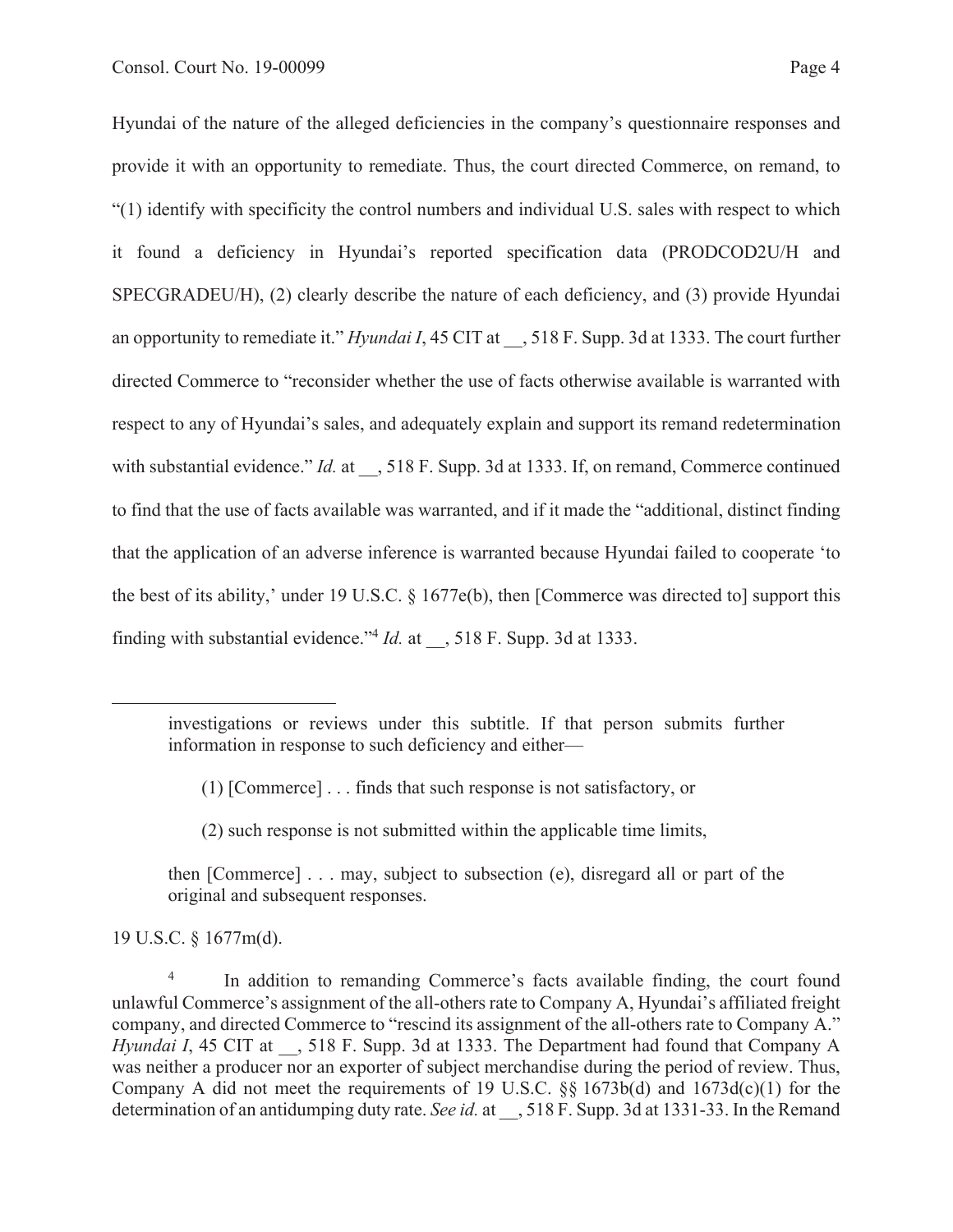The court finds that Commerce has complied with the remand instructions in *Hyundai I*. In

the Remand Results, Commerce addressed the shortcomings identified by the court with respect

to the notice and remediation requirements of 19 U.S.C.  $\S$  1677m(d), which must be satisfied

before Commerce can rely on facts otherwise available. The Department stated that it

- 1) Notified Hyundai Steel of the specific . . . observations for which PRODCOD2U and SPECGRADEU differed in its Remand Supplemental Questionnaire to Hyundai Steel;
- 2) Recognized that Commerce never directed Hyundai Steel to report PRODCOD2U in a manner other than based on how the merchandise was sold; and
- 3) Recognized that Commerce never directed the company to report SPECGRADEU in a manner other than according to how the merchandise was produced.

In response, Hyundai Steel has provided in its Remand Supplemental Response an explanation as to why it reported differing PRODCOD2U and SPECGRADEU characteristics for the . . . observations identified by Commerce. We find that explanation to be reasonable and consistent with record evidence. . . .

On remand, Commerce determines that Hyundai Steel's explanation provides a sufficient basis as to why there was a discrepancy between the relevant observations between the PRODCOD2U and SPECGRADEU fields.

Remand Results at 12 (footnotes omitted). The Department afforded Hyundai an opportunity to explain its reporting via a supplemental questionnaire, and Hyundai provided a full and documented explanation. Thus, on remand, because Commerce found sufficient the information that Hyundai provided in its Remand Supplemental Questionnaire Response, the Department "no longer [relied] on facts available in determining a rate for Hyundai Steel." Remand Results at 14. Additionally, because Commerce did not rely on facts available with regard to Hyundai, it did "not consider[] whether Hyundai Steel cooperated to the best of its ability and whether an adverse

Results, Commerce rescinded the rate for Company A, and no party disputes this rescission. The court sustains the rescission of a rate for Company A.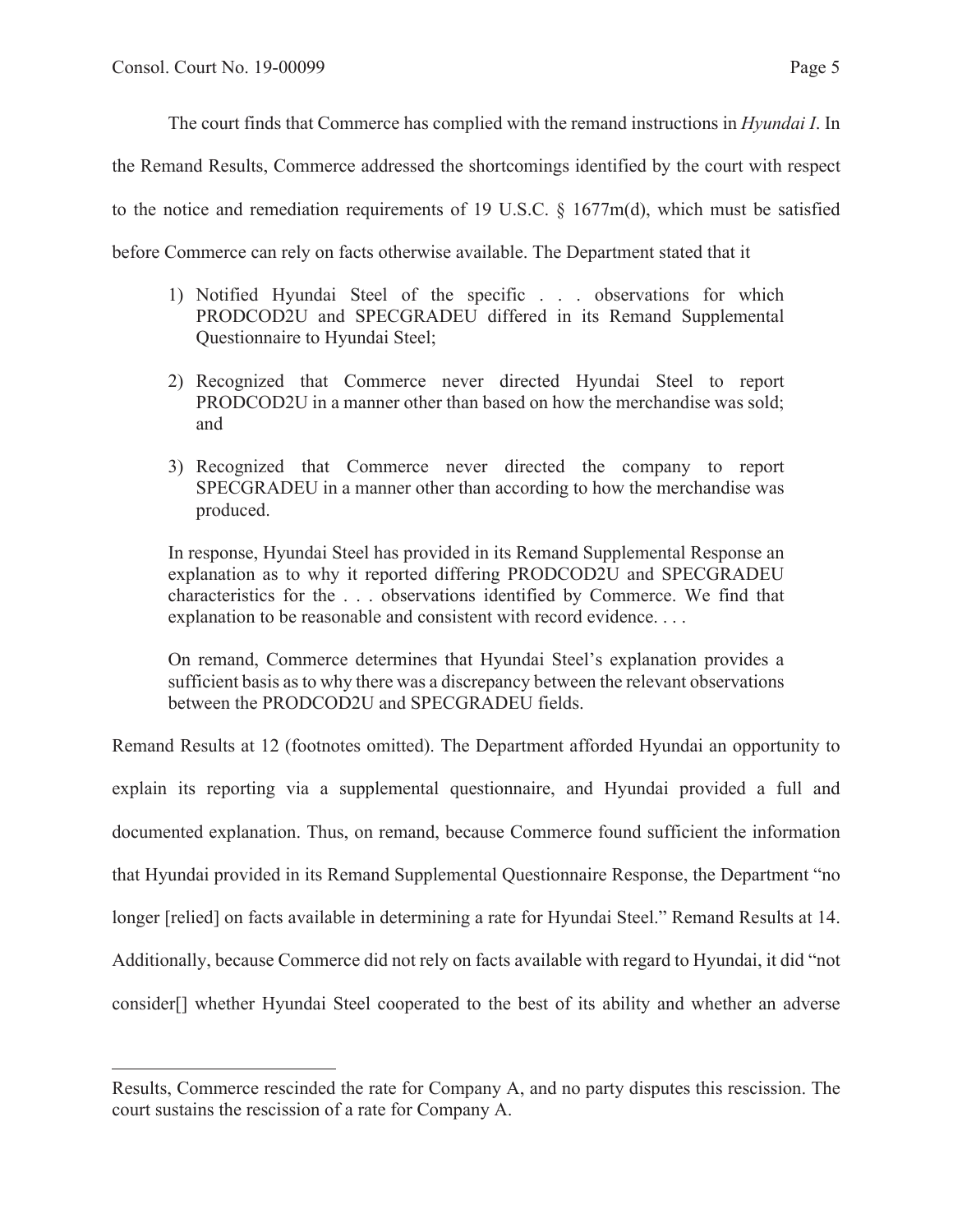inference is appropriate, pursuant to [19 U.S.C. § 1677e(b)]." Remand Results at 14. Thus, Commerce "relied on the CONNUM coding provided by Hyundai Steel for the . . . observations which were subject to the application of facts available with an adverse inference in the *Final Results*." Remand Results at 14.

 Turning to U.S. Steel's comments, the court notes that the company does not argue that Commerce's remand findings are "unsupported by substantial evidence on the record, or otherwise not in accordance with law." 19 U.S.C.  $\S$  1516a(b)(1)(B)(i). Indeed, the standard of review appears nowhere in U.S. Steel's brief. Rather, U.S. Steel's main argument appears to be that Hyundai has changed its story over the course of this proceeding, and thus Commerce should conclude that Hyundai has not cooperated to the best of its ability. *See* U.S. Steel's Cmts. at 9-10 (asking "that this Court remand to Commerce with instructions to review its redetermination, taking into consideration that it has the authority to continue applying adverse factual inferences if, in light of Hyundai's shifting narratives in these proceedings, it finds that the respondent has failed to cooperate to the best of its ability."). U.S. Steel seems to argue that Commerce is authorized to use adverse inferences because of what U.S. Steel characterizes as Hyundai's general pattern of uncooperative behavior—that is, even though Hyundai ultimately provided the information that Commerce asked for, Commerce should nevertheless apply adverse inferences to Hyundai's information.

The court is not persuaded by U.S. Steel's argument that remand is required here. First, Commerce—the administrative agency charged with enforcing the antidumping law—concluded that Hyundai had provided all of the information the Department had requested, and that there were no gaps in the factual record to fill with "facts otherwise available." Remand Results at 14; *see also* 19 U.S.C. § 1677e(a). Moreover, Commerce disagreed with U.S. Steel's position that